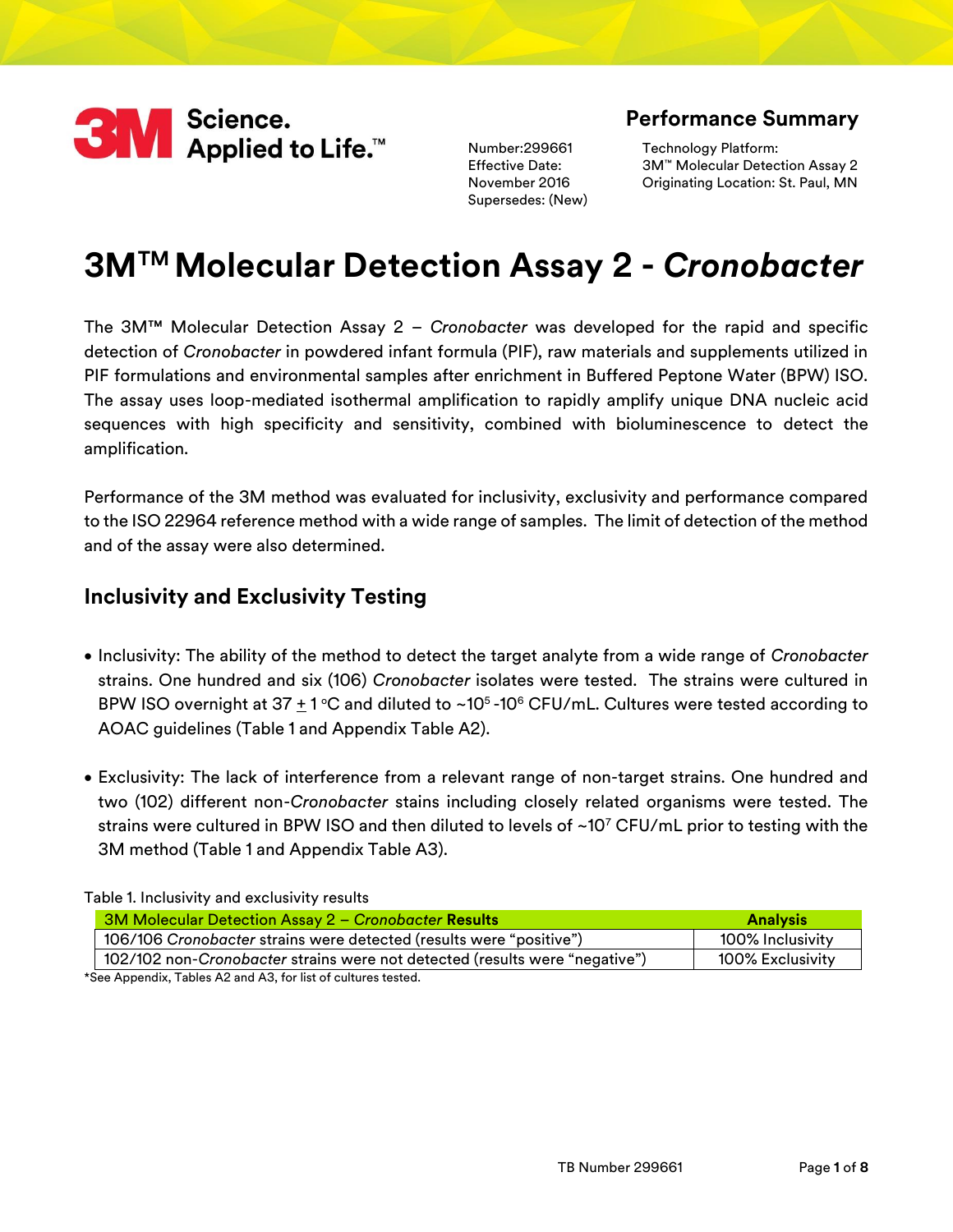#### **Internal Methods Comparison Study**

Studies were conducted to assess the performance of the 3M method compared to ISO 22964 as a reference method for the detection *Cronobacter spp.* Matrices that are commonly tested for the presence of *Cronobacter* were included. Five hundred and seventy four (574) samples were evaluated (See appendix, Table A1). Portions of 10-375 g were analyzed according to the 3M method product instructions. Matrices with a sample size of 10 g (n=319 samples) were evaluated as paired samples within the 3M method and the ISO method. Matrices with samples size larger than 10 g and for 10 g samples that required a 1:100 dilution (minerals) were evaluated as non-paired samples, with one portion analyzed by the 3M method and one analyzed by the ISO method (n=255 samples).

Results from the paired study, comparing 3M method performance with a sample size of 10 g, were analyzed according to ISO 16140-2 (Figure 1).



Figure 1. Paired study design to compare 3M Molecular Detection Assay 2 – *Cronobacter* with ISO 22964.

The difference between negative deviation (ND) and positive deviation (PD) was not significant differences between ISO 22964 and the 3M Molecular Detection Assay 2 - *Cronobacter* in all of the categories tested (Table 2). The ND+PD was significantly different for the environmental sampling category. *Cronobacter* was detected with the 3M method and further confirmed according to ISO 22964 (Table 2). In 12 out of the 190 environmental samples, confirmation was achieved only from the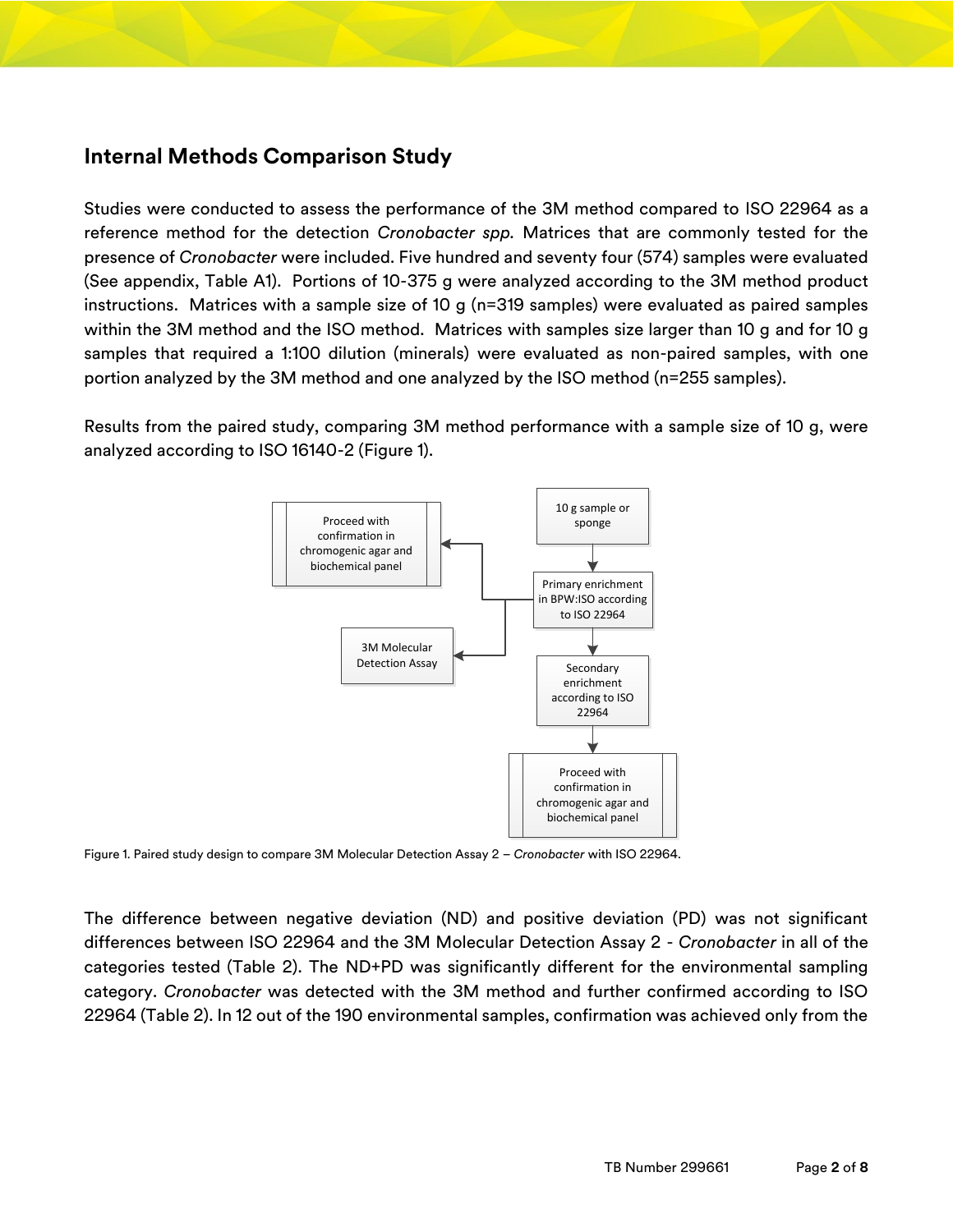BPW:ISO enrichment in agreement with the results obtained with the 3M Molecular Detection Assay 2 – *Cronobacter*, but not from the secondary enrichment (modified lauryl sulphate tryptose broth – mLST) described in the ISO 22964 method. The ND+PD was not significantly different for raw materials and cereals or for PIF sample. There was no observed interference as confirmed by valid results for all samples tested in parallel using the 3M™ Molecular Detection Matrix Control.

| Category                  | <b>Number of samples</b> | <b>Comparison of 3M Method to ISO</b><br>method <sup>a,b</sup>        |
|---------------------------|--------------------------|-----------------------------------------------------------------------|
| Powdered infant formula   | 66                       | Conforms with ISO standard                                            |
| Raw materials and cereals | 63                       | Conforms with ISO standard                                            |
| Environmental samples     | 190                      | Does not conform with ISO standard<br>(favors 3M method) <sup>c</sup> |

Table 2. Paired comparison between ISO 22964 and the 3M method with 10 g samples.

<sup>a</sup>Statistical analysis was performed in accordance to ISO 16140-2:2015.

<sup>b</sup>Acceptance criterion for paired samples: No significant difference is established between methods when ND-PD < 3 for individual categories and ND+PD <6 according to ISO 16140-2, where ND= number of samples with Negative Deviation results, and PD= number of samples with Positive Deviation results.

<sup>c</sup>*Cronobacte*r was detected and confirmed from BPW:ISO enrichment but in 12 out of the 190 environmental samples it was not recovered from the mLST enrichment.

The unpaired study which involved the comparison of samples sizes larger than 10 g, including 30, 100, 300, 375 g and 10 g samples that required a 1:100 dilution were analyzed utilizing Chi Square (X²) discordant analysis. There is not a significant difference between the ISO 22964 and the 3M Molecular Detection Assay 2 - *Cronobacter* in all the categories and sample sizes tested (Table 3). In addition, there was no observed interference as confirmed by valid results for all samples tested in parallel using the 3M Molecular Detection Matrix Control.

Table 3. Unpaired comparison between ISO 22964 and 3M method with samples larger than 10 g or at a dilution other than 1:10.

| <b>Category</b>              | Analysis <sup>a</sup> $X^2$<br>(ISO 22964) | <b>Comparison of 3M Method to ISO method</b> |
|------------------------------|--------------------------------------------|----------------------------------------------|
| <b>PIF</b>                   | 0.0003                                     | No statistical difference                    |
| Raw materials                | 0.0194                                     | No statistical difference                    |
| Cereals                      | 0.0087                                     | No statistical difference                    |
| <b>Environmental samples</b> | ΝA                                         | NA                                           |
| All samples, n=255           | 0.9020                                     | No statistical difference                    |

NA, not applicable. Environmental samples were analyzed utilizing a paired method (Table 2)

 $^{\circ}$ Acceptance criterion for paired samples: No significant difference is established between methods when  $\mathit{X}^{2}$  less than 3.84.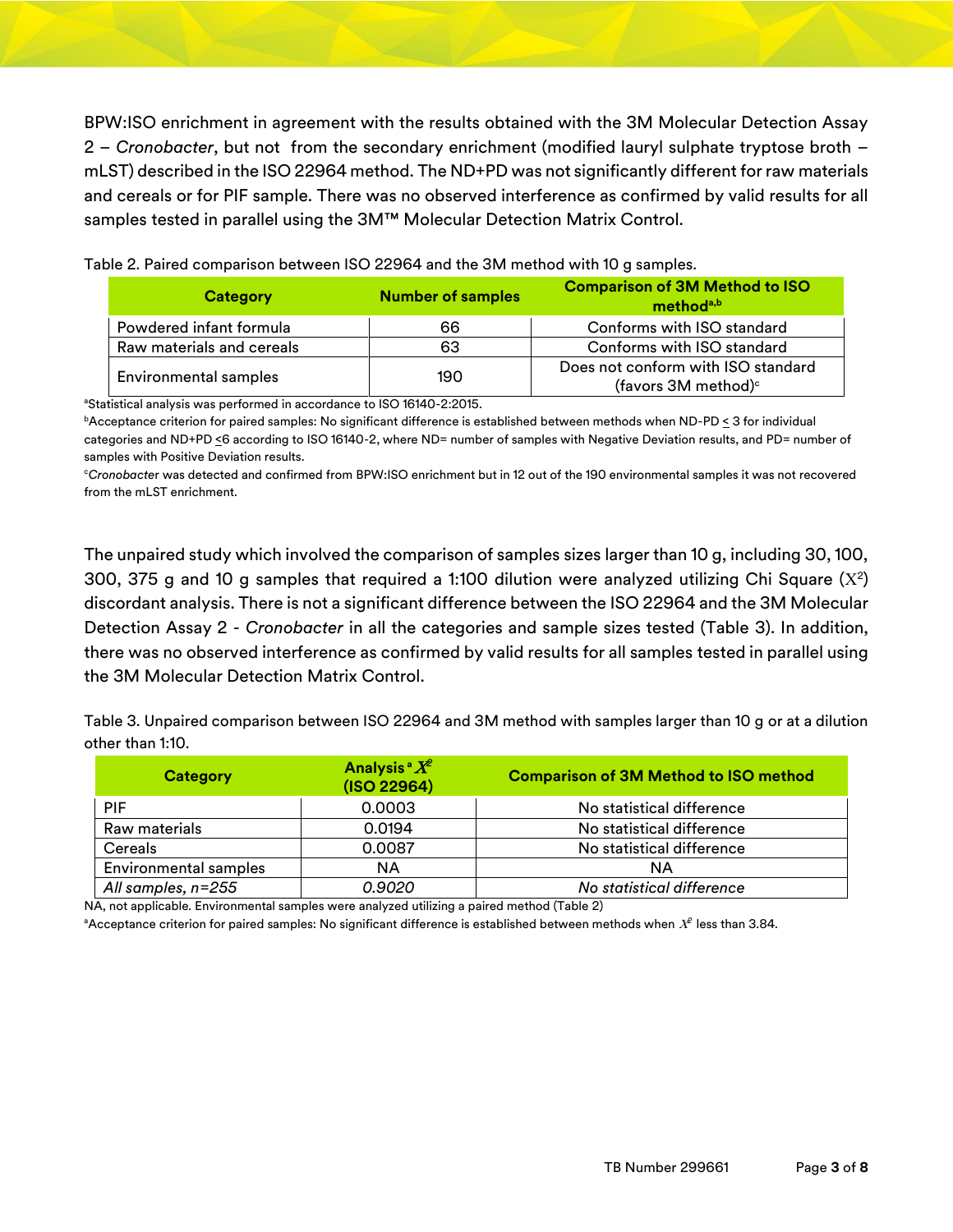## **Probability of Detection**

The Probability of Detection (POD) is the proportion of positive analytical outcomes for a qualitative method for a given matrix at a given analyte level or concentration. POD is concentration dependent may vary with different species, strains, samples and methods. POD measures can be calculated for the reference method results, the confirmed 3M results, the presumptive 3M results and the difference between any two POD values, called dPOD.

This part of the study was conducted by a third party accredited laboratory. Three hundred gram (300 g) samples were inoculated with a low level (0.2-2 CFU/sample) and with a high level (< 5 CFU/sample) of *Cronobacter*. Inoculated samples were stabilized for a period of two weeks. Samples were analyzed after 18 h of enrichment at 37<u>+</u>1 °C in BPW ISO. Results were confirmed according to ISO 22964. For the 3M method the lowest concentration detected was demonstrated to be 1-2 CFU/sample (Table 4) and the 3M method is within agreement with the ISO 22964 method when tested in samples inoculated with < 2 CFU/sample (Table 5).

| <b>Powdered Infant Formula</b> | <b>Presumptive positives<sup>a</sup></b><br><b>3M</b> method<br>300 <sub>g</sub> | <b>Confirmed results<sup>a</sup></b><br><b>3M</b> method<br>300 <sub>g</sub> | <b>Positives</b> <sup>a</sup><br><b>ISO 22964</b><br>10 <sub>g</sub> |
|--------------------------------|----------------------------------------------------------------------------------|------------------------------------------------------------------------------|----------------------------------------------------------------------|
| Zero level samples (n=5)       | 0/5                                                                              | 0/15                                                                         | 0/5                                                                  |
| High level samples (n=5)       | 5/5                                                                              | 5/5                                                                          | 5/5                                                                  |
| Low level samples (n=20)       | 15/20                                                                            | 15/20                                                                        | 11/20                                                                |

Table 4. Third party laboratory data for the detection of *Cronobacter* in 300-g samples.

<sup>a</sup>Results represent the total number of positives/total number of analyzed samples

#### Table 5. Third party laboratory data for the detection of *Cronobacter* ISO 22964 and 3M method.

| <b>Powdered Infant</b><br><b>Formula</b> | <b>MPN/test portion</b><br>(MPN range) for low<br>(fractional) level | dPOD (95% CI)<br>ISO 22964 / 3M<br>method | p-value | <b>Comparison of 3M</b><br>Method (300 g) to ISO<br>method (10 g) |
|------------------------------------------|----------------------------------------------------------------------|-------------------------------------------|---------|-------------------------------------------------------------------|
| 3M method<br>Presumptive positives       | 1.0(0.64, 1.77)                                                      | $0.2$ ( $-0.09$ , $0.45$ )                | 0.02    | No statistical<br>difference                                      |
| 3M method<br>Confirmed positives         |                                                                      | $0(-0.26, 0.26)$                          | 0.00    | No statistical<br>difference                                      |

The results on the table represent samples spiked with a low level of *Cronobacter*.

Difference in the probability of detection (dPOD)

Confidence interval (CI)

Acceptance criteria – dPOD CI must contain a 0.00 to indicate no statistical difference.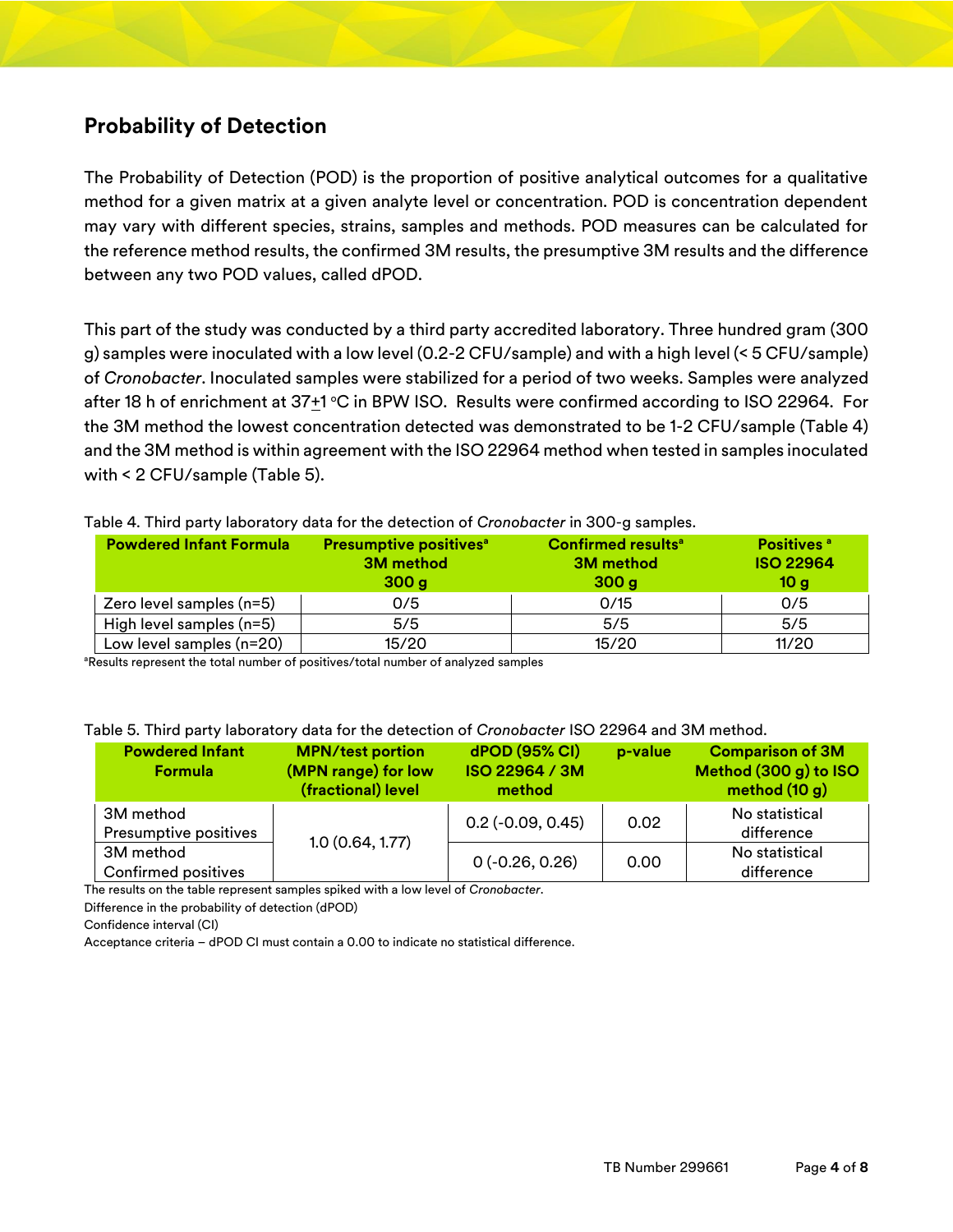#### **Assay Limit of Detection**

The Assay Limit of Detection (LOD) can be determined by testing a range of known concentrations of a target organism. LOD may vary when considering sample matrix composition and strain variations. 3M internal validation studies to determine LOD were performed with five strains of *Cronobacter*  (Table 6). The 3M Molecular Detection Assay 2 – *Cronobacter* was shown to have an LOD of approximately 10<sup>3</sup> CFU/mL in BPW ISO enrichment (Table 6).

| Table 6. 3M Molecular Detection Assay 2 - Cronobacter assay limit of detection. |  |
|---------------------------------------------------------------------------------|--|
|---------------------------------------------------------------------------------|--|

| Microorganisms chosen for genetic diversity, isolation<br>source, implication in outbreaks and type strain status | <b>LOD</b><br>$(CFU/mL)^a$ |
|-------------------------------------------------------------------------------------------------------------------|----------------------------|
| C. sakazakii (ATCC BAA-894)                                                                                       | $2.06 \times 10^{3}$       |
| C. sakazakii (ATCC29544)                                                                                          | $2.75 \times 10^{3}$       |
| C. condimenti                                                                                                     | $4.75 \times 10^{3}$       |
| C. dublinensis subsp. lactaridi                                                                                   | $1.66 \times 10^{3}$       |
| C. muytjensii                                                                                                     | $3.24 \times 10^{3}$       |
| Average                                                                                                           | $2.89 \times 10^{3}$       |

<sup>a</sup>Results represent the average of results from three different manufacturing lots of the 3M Molecular Detection Assay 2 - *Cronobacter*.

#### **References:**

- 1. ISO 16140:2003 Microbiology of food and animal feeding stuffs Protocol for the validation of alternative methods.
- 2. ISO 16140-2:2015 Microbiology of the food chain Method validation Part 2: Protocol for the validation of alternative (proprietary) methods against a reference method.
- 3. ISO 22964 Milk and milk products. Detection of *Enterobacter sakazakii.*
- 4. 3M Molecular Detection Assay 2 *Cronobacter* Product Instructions.
- 5. AOAC International, 2012. Method Committee Guidelines for the Validation of Microbiological Methods for Food and Environmental Surfaces



**3M Food Safety** 3M Center Building 275-5W-05 St. Paul, MN 55144-1000 USA

1-800-328-6553 www.3M.com/foodsafety

3M is a trademark of 3M. Used under license in Canada. Please recycle. Printed in U.S.A. © 3M 2016. All rights reserved.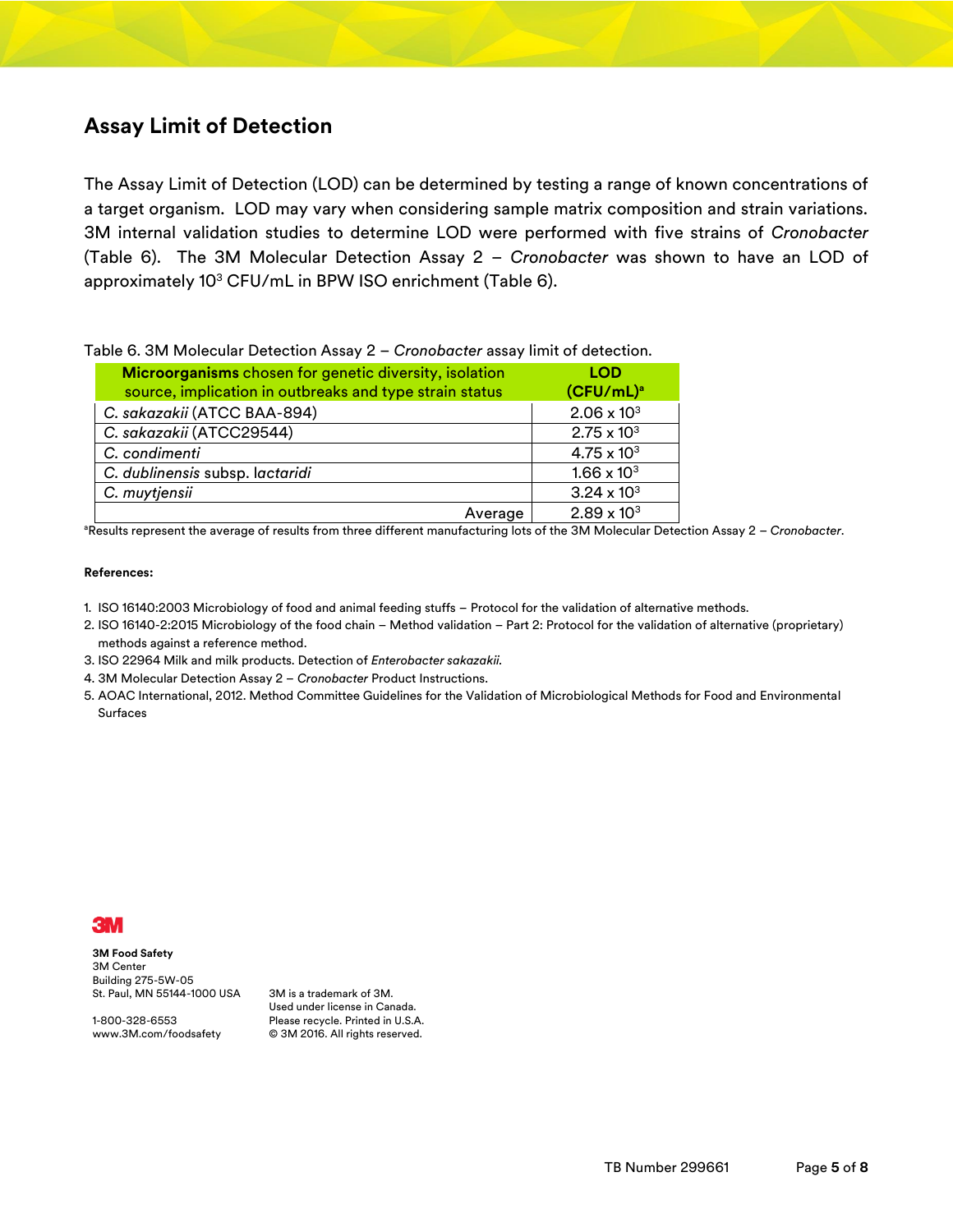## **Appendix**

| <b>Category</b>                | <b>Matrices</b><br>included | <b>Description</b>                                                                                                                                                                                  |                                                                                                                                                                                                                                                                                                               |
|--------------------------------|-----------------------------|-----------------------------------------------------------------------------------------------------------------------------------------------------------------------------------------------------|---------------------------------------------------------------------------------------------------------------------------------------------------------------------------------------------------------------------------------------------------------------------------------------------------------------|
|                                | Vitamins and<br>fatty acids | Multivitamin (cocktail) drops<br>Multivitamin cocktail (powder)<br>Multivitamin drops with<br>docosahexanoic acid (DHA)<br>Multivitamin containing iron<br>Vitamin D3<br>Vitamin A Palmitate        | Vitamin B5<br>Vitamin B2<br>Vitamin B12<br>Vitamin C<br>Vitamin B12<br><b>Taurine</b>                                                                                                                                                                                                                         |
|                                | Salts and<br>minerals       | Magnesium citrate<br>Ferrous sulfate<br>Zinc sulfate<br>Potassium citrate<br>Copper sulfate                                                                                                         | Calcium carbonate<br>Magnesium oxide<br>Manganese sulfate monohydrate                                                                                                                                                                                                                                         |
| <b>Raw materials</b>           | Oils                        | Coconut<br>Sunflower                                                                                                                                                                                | Coconut (labeled as organic)<br>Sunflower (labeled as organic)                                                                                                                                                                                                                                                |
| N=138 samples                  | <b>Flours</b>               | Whole ground soy<br>Arrowroot starch                                                                                                                                                                |                                                                                                                                                                                                                                                                                                               |
|                                | Probiotics                  | Cereals with probiotics<br>Yogurt culture starter<br>Probiotic complex tablets<br>Infant probiotic powder (various<br>formulations)                                                                 | Probiotics included:<br>Bifidobacterium lactis, B.<br>$\bullet$<br>breve, B. bifidum, B. infantis,<br><b>B.</b> longum<br>Lactobacillus reuteri, L.<br>$\bullet$<br>fermentum, L. acidophilus, L.<br>salvarius, L. helveticus, L.<br>casei, L. bulgaricus, L.<br>plantarum and L. rhamnosus<br>(including GG) |
|                                | Carbohydrates               | Maltodextrin<br>Lactose                                                                                                                                                                             | Corn syrup solids<br>Dextrose                                                                                                                                                                                                                                                                                 |
|                                | Protein                     | Whey protein isolate<br>Dry milk powder                                                                                                                                                             | Nonfat dry milk powder<br>Soy protein isolate                                                                                                                                                                                                                                                                 |
| <b>Cereals</b><br>N=84 samples | <b>Baby cereals</b>         | <b>Brown rice flakes</b><br>Whole grain rice flakes<br>Brown Rice (labeled as organic)<br>Rice (containing fruit)<br>Cereal containing probiotics<br>Rice with milk<br>Rice with DHA and probiotics | Quinoa flakes<br>Whole grain buckwheat flakes<br><b>Buckwheat flakes</b><br>Whole grain oatmeal<br>Oat flakes<br>Oatmeal (labeled as organic)<br>Baby cereal (labeled as organic)<br>Wheat with milk                                                                                                          |

Table A1. Matrices tested included in the method comparison study.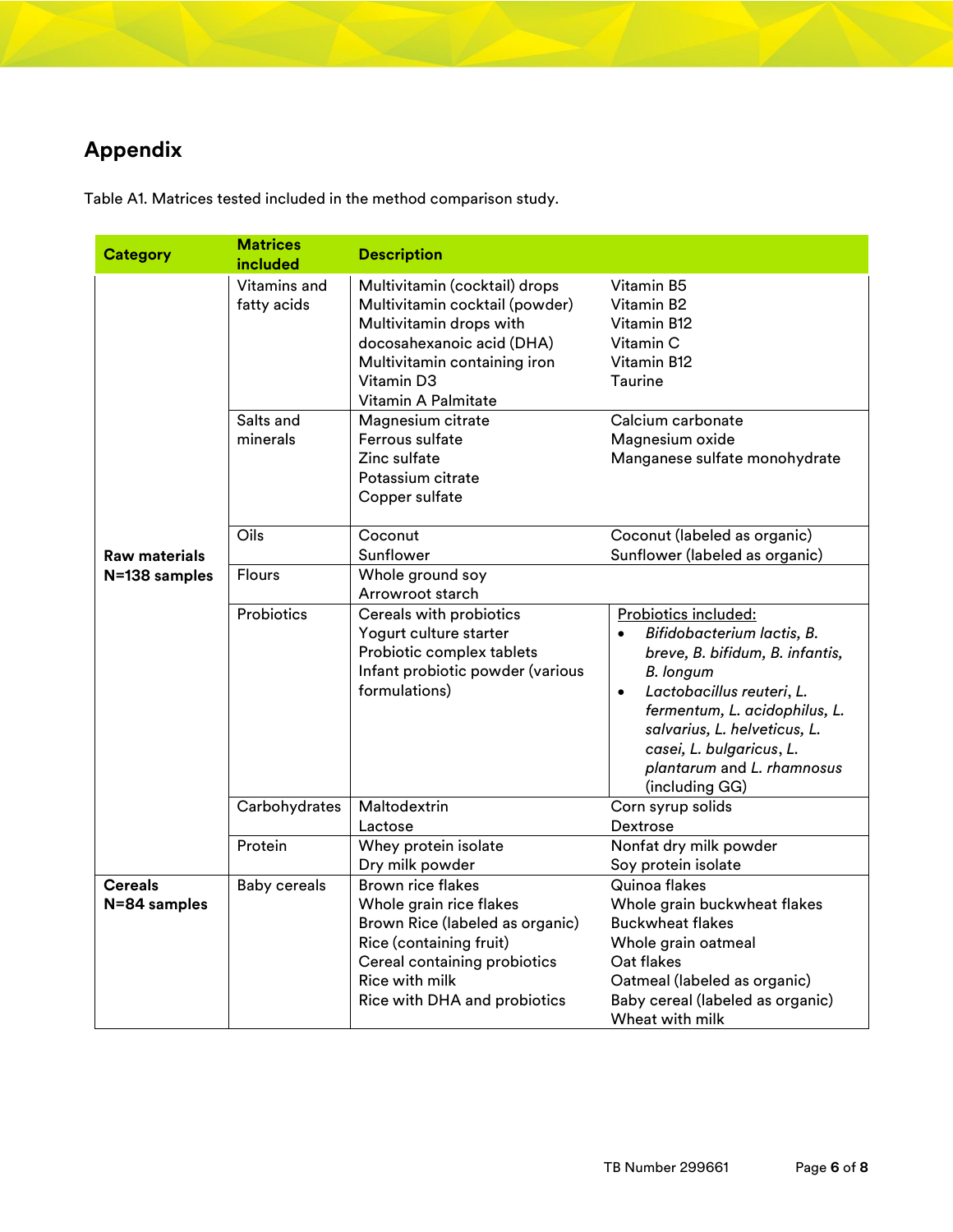Table A1 (continuation). Matrices tested included in the method comparison study.

| <b>Category</b>                       | <b>Matrices</b><br><b>included</b> | <b>Description</b>                                                                                                                                                                                                                                                         |
|---------------------------------------|------------------------------------|----------------------------------------------------------------------------------------------------------------------------------------------------------------------------------------------------------------------------------------------------------------------------|
| <b>Environmental</b><br>N=190 samples | Sponges and<br>dry samples         | Surface samples collected using 3M™ Sponge-Stick with D/E broth<br>Dry samples from vacuum or dust collection                                                                                                                                                              |
| Infant formula<br>N=162 samples       | Powdered<br>infant formula         | Formulations included: soy, dairy and corn syrup-based.<br>Types included (according to manufacturer's label): organic,<br>gentle/soothe, sensitive, supplemented with iron, hypoallergenic, with<br>added rice starch, with probiotics, without probiotics, for neonates. |

#### Table A2. Panel for inclusivity strains

| <b>Inclusive strains</b><br>$N = 106$ | <b>Number of strains</b><br>included |
|---------------------------------------|--------------------------------------|
| Cronobacter condimenti                |                                      |
| Cronobacter dublinensis               |                                      |
| Cronobacter malonaticus               | 18                                   |
| Cronobacter muytjensii                |                                      |
| Cronobacter sakazakii                 | 80                                   |
| Cronobacter turicensis                |                                      |
| Cronobacter universalis               |                                      |